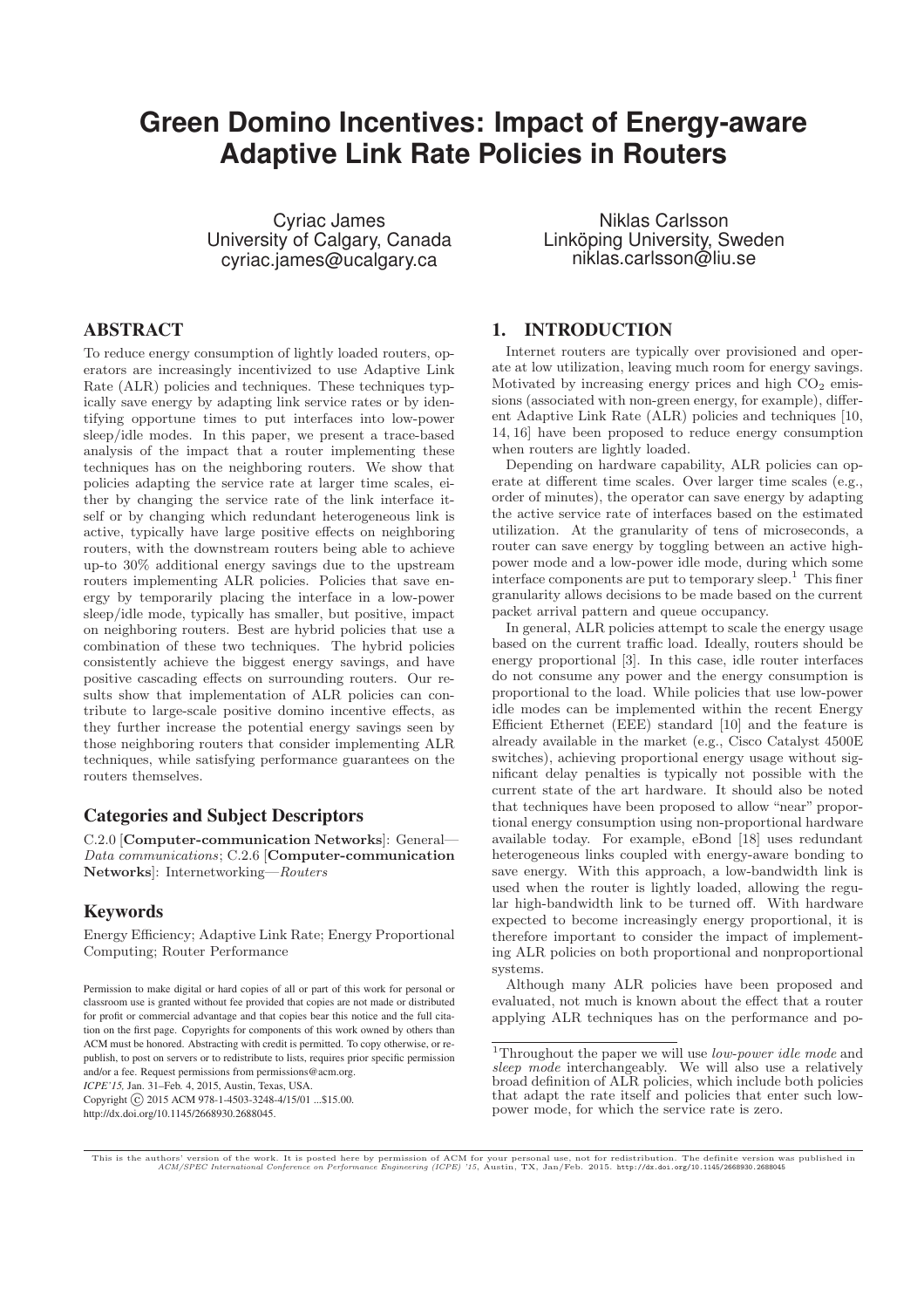tential energy savings of neighboring routers. As these techniques are being increasingly deployed, it is important to understand the impact such deployment may have on the overall end-to-end system. For example, are there global performance or energy penalties associated with routers greedily minimizing their own energy usage? And, perhaps more importantly, does the potential energy savings on other routers increase or decrease with the implementation on one router?

In this paper, we use trace-driven simulations to analyze the effects that ALR policies used on one router have on neighboring routers. We first develop a simple evaluation framework, that allows us to evaluate different classes of ALR policies. Our framework captures the basic tradeoffs between *energy usage* and *per-router packet delay* for each of the policy classes. Using trace-based simulations, we then evaluate policies under a wide range of traffic patterns, and provide insights with regards to the energy-delay tradeoff effects these policies have on neighboring routers.

The model developed for our evaluation framework captures the energy and delay characteristics of two general ALR policy classes, and hybrids thereof. The first policy class, *rate switching policies*, saves energy by adapting the (maximum) service rate of the outgoing interfaces. Referring to the above discussion, we note that rate switching can be implemented either by adapting the service rate of a single interface [14] or by implementing heterogeneous bonding [18]. The second policy class, *active/idle toggling policies*, saves energy by temporarily placing the interface into a low-power idle mode when there are no (or few) packets to process. Finally, the hybrid policy class adjusts the active service rate based on long-term measurements and also use active/idle toggling to save energy at shorter time scales.

Motivated by an end-to-end client-server scenario, we use both edge and core network traffic traces, and consider simulation scenarios in which (i) the traffic is aggregated at routers with increasingly higher capacities, (ii) the traffic is dispersed on its way towards the edge of the network, and (iii) cases with varying degrees of traffic multiplexing. Particular attention is given to the average energy savings and the tail of the per-router packet delays, as values such as the 99th percentile often are important in practice.

Our results provide a quantitative comparison of the relative impact different policies have on neighboring routers under different workload scenarios and traffic patterns. We find significant differences in the possible energy savings at neighboring routers. The savings are largest on upstream interfaces close to the edge, which typically carry a larger fraction small packets, but reduce with increased multiplexing of packet streams. Perhaps most interestingly, for all three policy classes, we observe that implementing ALR policies in upstream routers allows downstream routers to achieve higher energy savings than is possible if the upstream routers do not use ALR. While the additional improvements in energy savings is greatest for rate switching, which can achieve up-to 30% additional energy savings, the other two policy classes can also achieve up-to 5-10% additional energy savings.

These results suggest that greedy energy savings on one router can have multiplicative benefits. First, they reduce the energy usage on the router itself. Second, they increase the potential energy savings possible on neighboring routers, further incentivizing implementation of ALR techniques. With the largest energy savings and significant

energy savings improvements, our findings make a strong case for the more advanced hybrid policies, when possible. Of course, it is important to also note that the basic rate switching and active/idle toggling policies can provide significant advantages on their own, and should hence not be ignored. Particularly as hardware constraints and availability of utilization and packet-level queueing information may differ between routers and operators.

The remainder of this paper is organized as follows. Section 2 sets the context, describes the state of the art, and the policies analyzed in the paper. Section 3 presents the system model and datasets used to evaluate the impact of implementing different policies. Section 4 presents our performance and energy implication analysis. Finally, Section 5 concludes the paper with a discussion of our findings.

# **2. BACKGROUND AND RELATED WORK**

## **2.1 End-to-End Path and Energy Usage**

HTTP is responsible for a majority of the Internet traffic [24]. To understand the overall energy usage of present day networks and the impact one router's actions have on that of the next router along the path, we first consider a Web request being sent between a home user and a server in a modern datacenter. Today, the big players are (i) building big data centers in places where electricity and network bandwidth are cheap, and/or (ii) moving the content closer to the end user by using CDNs or putting their own servers in the datacenters operated by the ISPs. This means that some traffic will be served close to the end user, while other traffic will need to traverse the entire end-to-end path. Such end-user generated traffic is aggregated as it moves into the core networks and then disperse again as it moves closer to the particular datacenter serving the request. Naturally, the HTTP response takes a similar but reverse path.

Along its path, a typical Internet packet traverse many routers, operated by different operators or Autonomous Systems (AS), each with its separate administrative domain and policies. For example, a simple IP-to-AS mapping [26] analysis that we performed on 1,000 randomly selected traceroutes from the Route Views project<sup>2</sup> suggests that an average packet may see 13.1 routers and 4.2 ASes. With many operators along the path, the choices made by one operator will clearly impact others. Even within an AS, the choices made on one router will impact neighboring routers.

Taking a birds-eye view, edge networks consume 70-80% of the total network energy, and core networks the remaining 20-30% [4], with the difference explained by the edge being responsible for 95% of the network elements [4,5]. However, recent studies [25] combined with a doubling in traffic volumes every 18 months [37], suggest that the energy shares will be comparable around year 2021. These numbers show that it is important to consider energy saving implications on both core and edge network routers.

# **2.2 Adaptive Link Rate Policies**

In 2003, Gupta and Singh [16] first discussed Adaptive Link Rate (ALR) as a plausible energy efficient solution for wired networks. Building on technologies such as Dynamic Voltage Scaling [34], they argue that apart from implement-

<sup>2</sup>U. of Oregon, Route Views project. http://www. routeviews.org/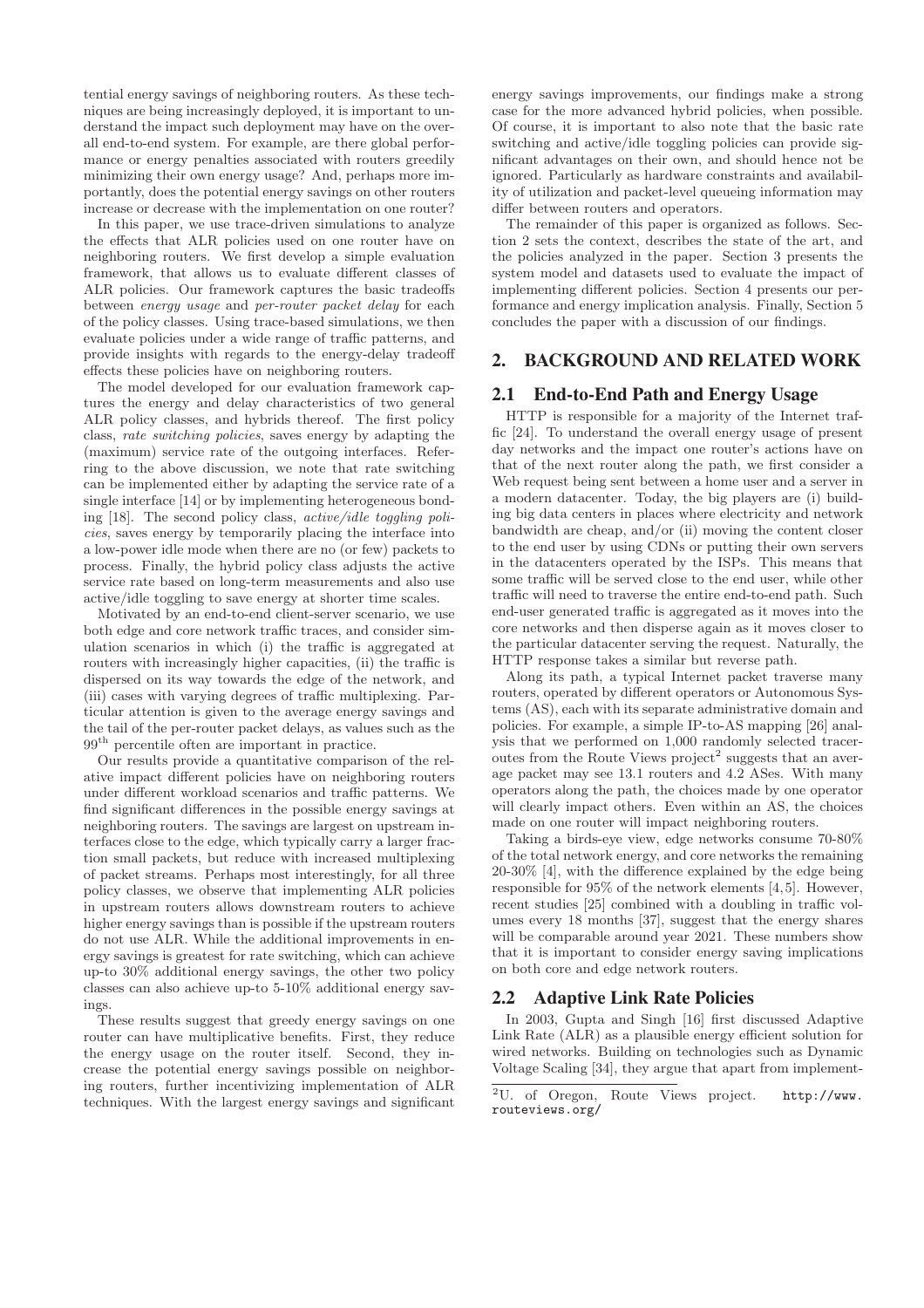ing these techniques in the line card, the main challenges may be determining (i) when to change the link rates and (ii) what are the performance implications on the network. Since then, many ALR techniques and policies have been proposed that address (i) by adapting the link rate based on traffic measures such as queue sizes, link utilization, or a combination thereof [10,14,16]. However, not much is known about (ii) and the impact that a router implementing ALR techniques may have on neighboring routers. Addressing this question is our primary contribution.

In this paper, we consider two general classes of ALR policies, and a hybrid thereof.

- Rate switching: With rate switching, the active link rate  $\mu$  is varied (linearly, stepwise, or by any other function) depending on the traffic load, with rate changes typically happening over time scales of minutes. We consider a general policy class, but note that the service rate changes can be implemented in many ways, including solutions using a single interface or heterogeneous bonding [18].
- Active/idle toggling: With active/idle toggling policies, the interface operates on a much finer time granularity and frequently toggle between a low-power idle mode and a high-power active mode. A router interface switch to low-power idle mode when there are no packets to serve, and switch back to active mode when L bytes have been queued. Typically, there will be a time delay ∆ before the interface is activated and can start serving the queued packets.
- Hybrid: A general hybrid policy adjusts the active service rate  $\mu$  on long-term basis (e.g., order of minutes), and uses active/idle toggling with a threshold L to save energy at shorter time scales. To restrict ourselves to a single protocol parameter, we consider an example policy with a very small threshold  $L = \epsilon$ , such that the interface always is activated when a new packet arrives. A discussion on the impact of this parameter choice is provided in Section 4.2.

# **2.3 Energy Savings**

Implementations based on the first two general policy classes above have been evaluated for a wide range of systems. Most papers that discuss ALR techniques at the core network have focused on the use of sleep-based energy-aware traffic engineering techniques [7, 8, 30, 33] that allow some interfaces to go to sleep temporarily. On the other hand, end hosts, access networks, and edge technologies have been evaluated under both rate switching and active/idle toggling techniques [2, 13, 14, 17]. Trace-driven simulations [14, 15] and hardware prototypes [36] have been used to study the impact of switching times and policies on the energy consumption when implementing ALR techniques in the Ethernet. It has also been shown that finer time granularity is needed for bursty traffic, such as Internet traffic [27, 35]. Other works have considered the impact on higher layer protocols such as TCP [19].

Despite this body of work, there is very limited work studying the impact of ALR techniques on neighboring routers. This question is particularly important as routers do not operate in isolation and implementation of these "green" techniques on one or more routers will impact the overall network

performance, as measured by the packet delivery delays, for example, as well as the potential energy savings others may be able to achieve without sacrificing performance.

Perhaps most closely related is the work by Nedevschi et al. [28], which simulate the end-to-end performance (measured in terms of end-to-end packet delay and loss) of the network as a whole, when ALR techniques are applied to intermediate routers/switches along the end-to-end path. In contrast, we study the impact ALR techniques have on neighboring routers, allowing us to provide insights into how the use of ALR techniques may affect neighboring routers' potential benefits of using ALR and their decision to use ALR techniques. A broader class of policies also allow us to capture differences and similarities across policy classes.

#### **2.4 Standardization and State of the Art**

The recent Energy Efficient Ethernet (EEE) standard [1, 10], called *IEEE 802.3az*, is based on an active/idle toggling framework by Hays [20], and defines the signaling that is required between the transmitter and the receiver when the former toggles back-and-forth between a Lower Power Idle (LPI) mode and an active mode. The standard does not define policies to determine when to change mode, but it has been suggested that the default wakeup time typically should be approximately equal to the transmission time of the maximum length packet in the particular link [1]. For example, for a 1 Gbps link, it takes  $\approx 0.01$ ms to send a 1500 byte packet. Based on simulations done in lab environment, the expected power saving for IEEE 802.3az enabled Cisco Catalyst 4500E, a 384 1000Base-T port switch, is 74% [1]. It should also be noted that standard Gigabit Ethernet interfaces already support multiple data rates (e.g., 10 Mbps, 100 Mbps and 1 Gbps) using the auto-negotiation feature, which can be utilized for implementing *rate switching*.

# **3. SYSTEM MODEL AND DATASETS**

#### **3.1 Basic Router Model**

For the purpose of our trace-driven evaluation we use the router model developed by Hohn et al. [21]. The model assumes a First-In-First-Out (FIFO) queueing policy, was developed and validated using real traffic, and ratifies the commonly held assumption that the output buffer is the bottleneck in popular store-and-forward routers that implements virtual output queueing (to avoid head-of-line blocking). Typically, the switch fabric is overprovisioned and very little queueing happens at the incoming interfaces. With very small switch fabric delays (typically  $10 - 50 \mu s$ ) and by focusing on the tail of the delay distribution, for which acceptable delay constraints may be of the order of milliseconds or above, the model only considers the queueing delay on the outgoing interface and the transmission delay. Finally, motivated by the low loss context and that line cards often can accommodate up to 500 ms worth of traffic, the model assumes an infinite buffer size.<sup>3</sup> Under these assumptions, the delay  $d_k$  experienced by the  $k^{th}$  packet in an *always-on* router with service rate  $\mu$  is

$$
d_k = [d_{k-1} - (t_k - t_{k-1})]^+ + \frac{l_k}{\mu}, \tag{1}
$$

<sup>3</sup>For our experiments, we are typically interested in  $99^{th}$ percentile per-router delays below  $10^2$  ms.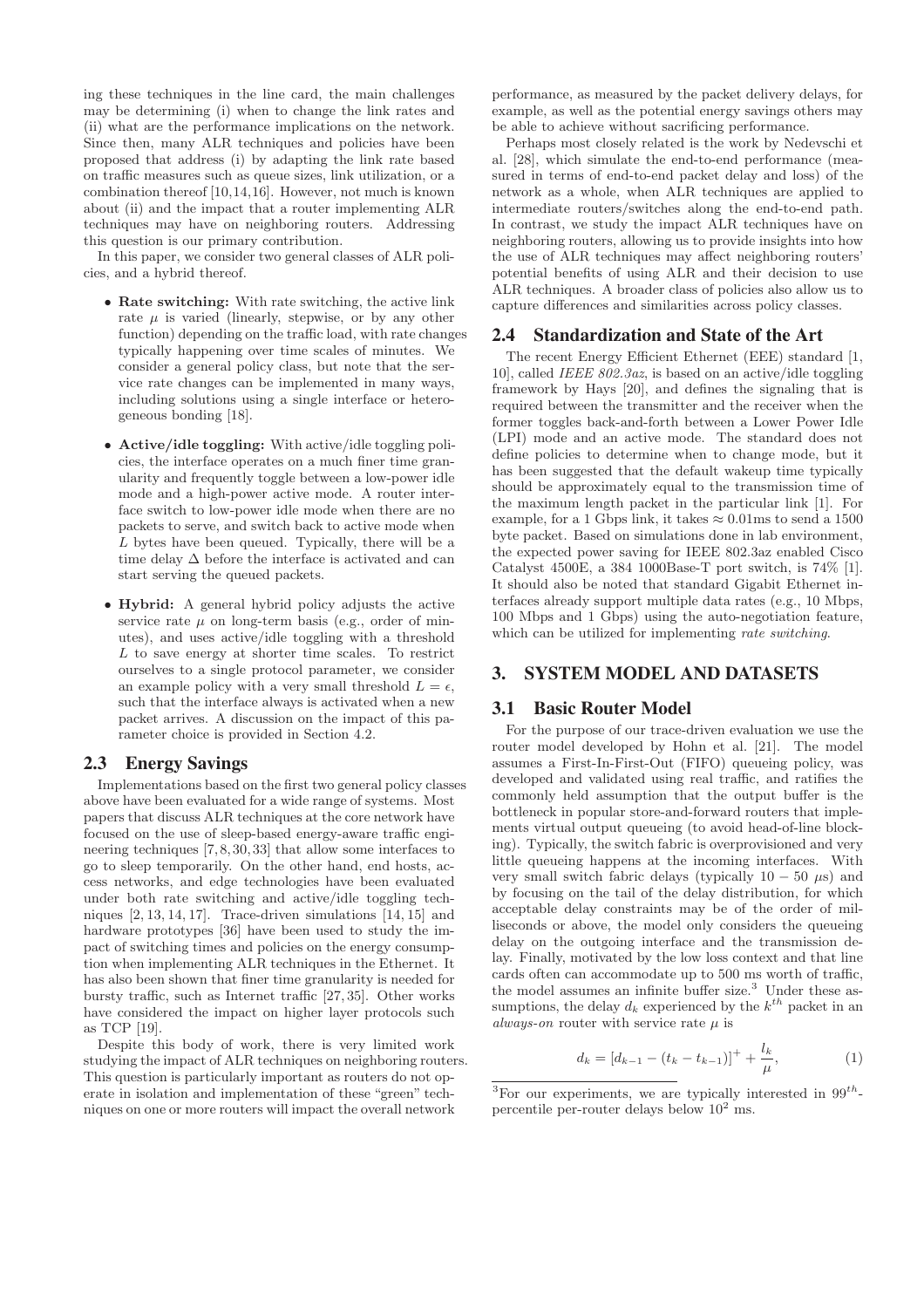where  $[y]^{+} = \max(y, 0)$ , and  $t_k$  is the arrival time of the  $k^{th}$ packet of length  $l_k$ . For additional details on the model, we refer the interested reader to the original paper [21].

#### **3.2 Policy Model**

We next extend the router model to capture the performance under the three general ALR policies, defined in Section 2.2. Assuming that the service rate does not change during service of a packet, rate switching, between non-zero service rates, is easily modeled by giving each packet  $k$  an individual service rate  $\mu_k$ . To capture the active/idle toggling aspect we introduce two additional parameters  $\Delta$  and L, where  $L$  is the pre-defined threshold parameter used by the active/idle policy and  $\Delta$  is the time that it takes to activate the link again after being in the low-power idle mode.

Given these assumptions, a general hybrid policy that allows active/idle toggling should (i) switch to low-power idle mode when there are no packets to serve, and (ii) switch back to active mode when L bytes have been queued. The delays of such a policy can be modeled as follows:

$$
d_k = \begin{cases} \Delta + W_k + \sum_{n=k'}^k \frac{l_n}{\mu_n}, & \text{if } t_k \text{ during idle} \\ \left[d_{k-1} - (t_k - t_{k-1})\right]^+ + \frac{l_k}{\mu_k}, & \text{otherwise,} \end{cases}
$$
(2)

where  $W_k$  is the waiting time until the interface goes active after a packet  $k$  arrive at the interface when it is in lowpower idle mode, calculated as  $W_k = (t_{k''} - t_k)$ , k' is the first (lead) packet that arrives during an idle period, and  $k''$ is the packet that takes the interface out of low-power idle mode. We note that the lead packet during an idle period satisfies the condition  $t_{k'} > t_{k'-1}+d_{k'-1}$  and that the packet that takes the interface out of low-power idle mode can be calculated as  $k'' = \min_{k''}{k''|k'' \ge k' \cap \sum_{n=k'}^{k''} l_n \ge L}.$ 

As previously argued, we only consider policies for which the *active* service rate  $\mu$  changes on the order of minutes and therefore (at finer time granularity) use a constant service rate  $\mu_k = \mu$ . For our active/idle policy, we always use the full link rate  $\mu = \mu^{max}$ , but simulate the policy for different thresholds L. For the hybrid policy, we pick a threshold  $L =$  $\epsilon$  smaller than the size of the smallest packet, and simulate the policy with different active service rates  $\mu \leq \mu^{max}$ .

## **3.3 Energy Model**

Motivated by advancements in Dynamic Voltage Scaling and measurements of existing routers [18], we model the power usage  $P_a(\mu)$  of a link with active link rate  $\mu$ , using a simple linear model between the minimum and maximum service rate:

$$
P_a(\mu) = P_a^{min} + (P_a^{max} - P_a^{min}) \frac{\mu - \mu^{min}}{\mu^{max} - \mu^{min}},
$$
 (3)

where  $P_a^{max}$  is the maximum active energy usage per time unit (power) when the router interface operates at maximum service rate  $\mu^{max}$ , and  $P_a^{min}$  is the power usage when the interface operate at lowest possible service rate  $\mu^{min}$ . In general, this power is lower bounded by the power usage  $P_s$ in sleep (low-power idle) mode; i.e.,  $P_s \le P_a^{min}$ .

Ideally, future routers will be energy proportional [3]. For this to be the case the energy usage should be proportional to the computing/service provided. This would imply that (i) the power usage  $P_a$  when in active mode is proportional to the service rate  $\mu$ , (ii) the power usage  $P_s$  when in sleep

mode is 0, and (iii) the activation time  $\Delta$  and activation energy is 0.

Unfortunately, routers are not yet fully energy proportional. First, the interfaces often consume a significant amount of power (w.r.t to the maximum power) when it is not processing any traffic or when in various sleep modes. In some cases, an interface even consume a significant amount of power when it is down or when the cable is unplugged [18]. Second, there are non-negligible time delays and energy costs associated with activating an interface in the case of routers with active/idle toggling features [1, 31]. In the short term, very few circuits in the physical layer can be turned off (put to sleep) during the low-power idle mode, resulting in modest energy savings.<sup>4</sup> Hence, we make a pessimistic assumption that  $P_s = P_a^{min}$ , by raising the value of  $P_s$ , and  $\mu^{min} = 0$ . (We note that this assumption also is valid for the best-case scenario in which routers are energy proportional and  $P_s = P_a^{min} = 0$ .) Furthermore, we assume that the activation time  $\Delta$  is constant and that the activation energy is proportional to the power usage  $P_a(\mu)$  in active mode and the activation time  $\Delta$ . Under these assumptions, the total energy usage is equal to

$$
T_a P_a(\mu) + T_s P_s + c N_a \Delta P_a(\mu), \qquad (4)
$$

where  $T_a$  is the total time in active mode,  $T_s$  is the total time in sleep mode,  $N_a$  is the number of times the interface have been activated, and  $c$  is a constant capturing the energy penalty associated with turning on the interface. When  $c =$ 0 there is no energy cost associated with the activation time, and when  $c = 1$  the energy usage is the same as when active.

#### **3.4 Traffic Model**

To model the traffic seen at consecutive routers, we use a basic model with two layers of back-to-back routers. Each of the routers in the first layer is assumed to have  $m_{in}$  input interfaces,  $m_{out}$  output interfaces, and each outgoing interface sees  $1/m_{out}$  of the traffic from each of the incoming interfaces. The corresponding number of interfaces for the second set of routers are  $n_{in}$  and  $n_{out}$ . The packets from the output interfaces of the first set of routers become input sequence of packets to the second set of routers.

For each interface, we use a separate packet trace. To decide which packets to forward to each output interface, we leverage the destination addresses in the Internet Protocol (IP) headers. More specifically, we identify  $m_{out}$  (or  $n_{out}$ ) blocks of IP addresses, each consisting of many IP prefixes, such that on average each block has the same fraction of total traffic. We then forward the traffic of each separate block to individual interfaces. While the IP addresses in the traces have been anonymized with Crypto-PAN [12], we note that Crypto-PAN is prefix preserving and therefore allow us to capture the longest-prefix-based routing used by typical store-and-forward routers, used on the Internet.

For simplicity, we restrict our analysis to the case of routers with the same number of incoming and outgoing interfaces; i.e., when  $m_{in} = m_{out} = m$  and  $n_{in} = n_{out} = n$ . Under this abstraction, we look at scenarios in which the traffic is increasingly aggregated  $(m > n)$ , is dispersed as it is moving towards the edge  $(m < n)$ , and symmetric scenarios with different degrees of multiplexing (i.e., different values

<sup>&</sup>lt;sup>4</sup>In the long run, the expectation is that advanced hardware technologies will allow energy savings up to 80% [1].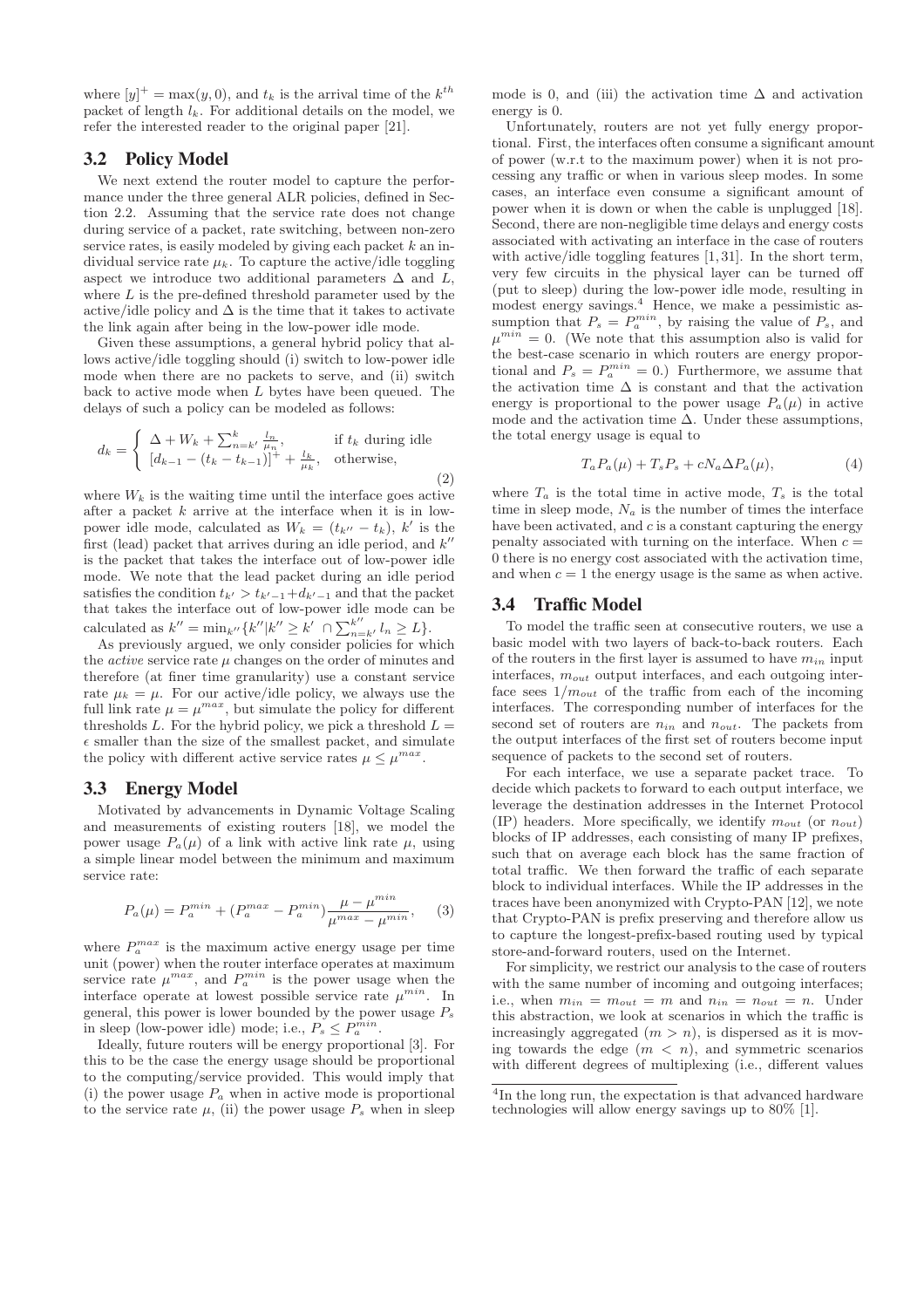

Figure 1: Modified tandem queue model.

of  $m = n$ ). Figure 1 provides an overview of three basic example scenarios:  $2 \times 1$ ,  $1 \times 2$ , and  $2 \times 2$ .

We note that most routers have few interfaces, suggesting that  $m$  and  $n$  typically are small. Furthermore, as the load across interfaces typically is highly skewed, with most of the traffic being directed to a small subset of the interfaces, the insights of small  $m$  and  $n$  may be applicable even for routers with many interfaces.

#### **3.5 Packet Traces**

Simulating an  $m \times n$  topology, we use  $mn$  packet traces. Each trace is fed into a separate incoming interface of the  $m$  first-layer routers, each relaying  $1/n^{\text{th}}$  of their traffic to each of the n second-layer routers.

For the core, we use packet traces collected at a core router connected to a trans-pacific link, labeled *samplepoint-F*, in the WIDE Internet (MAWI) dataset<sup>5</sup> [9]. The traces are collected between 14:00 and 14:15 (local time) each day of January 2013. For the edge, we use traces from the Waikato Internet Traffic Storage (WITS) project<sup>6</sup> [11], labeled Waikato VIII, and are collected from an edge router of a university network. For simplicity, we use the same 15 minute timeof-day period as used for the core. Appendix A provides a more detailed characterization of the traces.

# **4. PERFORMANCE ANALYSIS**

#### **4.1 Methodology overview**

This section presents our simulation results. Using the packet traces and simulation methodology described in Section 3.5, both the delay (Section 3.2) and the energy usage (Section 3.3) associated with each policy are measured over the simulation duration. Throughout our analysis we use an initial warm-up period, and do not include the initial packets in our statistics. Unless stated otherwise, we conservatively use  $c = 1$  in our evaluation.

Both the energy usage and the per-packet routing delay are measured variables, which depend on the traffic pattern and the protocol parameters used by each protocol. To capture the general performance tradeoff between these variables, we run a sequence of simulations with the same workload, but in which we vary the main system parameters associated with each policy. In the case of the rate switching policy and the hybrid policy, different energy-delay tradeoffs are achieved by running simulations with different active service rate  $\mu$  (and hence also  $P_a(\mu)$ ). In contrast, the energy-delay tradeoff seen by the active/idle toggling policy is determined by the byte threshold  $L$ . To illustrate these tradeoffs, Figure 2 shows the 99-percentile per-router packet delay, as a function of the corresponding protocol parameter. The results are for the outgoing edge traffic (Section 3.5), and as per the EEE standard specifications, in all cases, we use  $\Delta$  equal to the packet processing time ( $\approx 0.01$  ms) of the largest possible packet when operating at maximum link capacity  $\mu^{max}$ .

Furthermore, in later sections, where we show results for a particular delay (e.g., the energy saving or improvement in energy savings as a function of the delay; Figures 6, 7, 8 and 9) we must perform a binary search over the primary policy parameter (link rate or threshold value, that control the delay-energy tradeoff) for the achieved delay. By identifying the delay-energy pair (both measured variables) when the two scenarios or policies see the same delay (but different energy usage or energy savings), that provide a fair head-to-head comparison for a given target delay. In these cases, we call the "per-router packet delay" seen by a packet (at a single router) the "target per-router packet delay".

#### **4.2 Single Router Energy Analysis**

Before our analysis of back-to-back routers, we first present results for a single router implementing each of the three basic policy classes, defined and modeled in Sections 2.2 and 3.2, respectively. For clarity, we only present example results illustrating the relative performance and/or energy savings with each policy. Furthermore, for the single-router case presented in this section, we use  $m = n = 1$ .

Figure 3 shows a head-to-head comparison of the normalized energy usage of the different policies, as a function of the 99-percentile per-router packet delay. Normalization is done with regards to the regular energy usage when operating at maximum power  $P_a^{max}$ . Results are presented for 15 minute example traces on the core (dir-A) and edge router (outgoing). The "proportional" cases assume  $P_s = P_a^{min} = 0$ . (Here,  $c = 0$  for both the active/idle toggling and hybrid policy.) This case is motivated by future hardware improvements, as well as software solutions achieving energy proportionality with non-proportional hardware. For the "conservative" cases, we use  $c = 1$  and some of the most pessimistic parameter values that we observed in the profiling literature  $[1, 18, 19, 31]$ ; all values reported by Hähnel et al  $[18]$ . For the 1 Gbps edge router we used  $P_s = P_a^{min} = 1.35$ W and  $P_a^{max} = 1.92$  W. For the 10 Gbps core router, the corresponding values are 7.88 W and 8.10 W, respectively.

When implementing rate switching and hybrid policies on non-proportional hardware, these policies typically can only select rates from a pre-defined set of link rates. While we show results for the full range of delay values, in practice, the tradeoff curves for these policies are therefore expected to be stepwise. As such, the presented results only illustrate approximate energy-delay tradeoffs.

Typical systems likely would see savings in-between the "proportional" (Figures 3(a) and 3(b)) and "conservative" (Figures  $3(c)$  and  $3(d)$ ) extremes for a foreseeable future. While the big difference between the possible energy savings using energy proportional hardware and the conservative hardware specs may appear disheartening at first, it is important to remember that systems such as eBound [18], can achieve energy proportional savings using non-proportional hardware. In fact, we argue that eBond [18] could easily be extended to use active/idle toggling on each link, allowing also the hybrid policy to be implemented with current hardware. The proportional scenarios can provide insights on the potential performance of such systems.

 $5$ MAWI, http://mawi.wide.ad.jp/mawi/, June 2013.

 $6$ WITS, http://www.wand.net.nz/wits/, June 2013.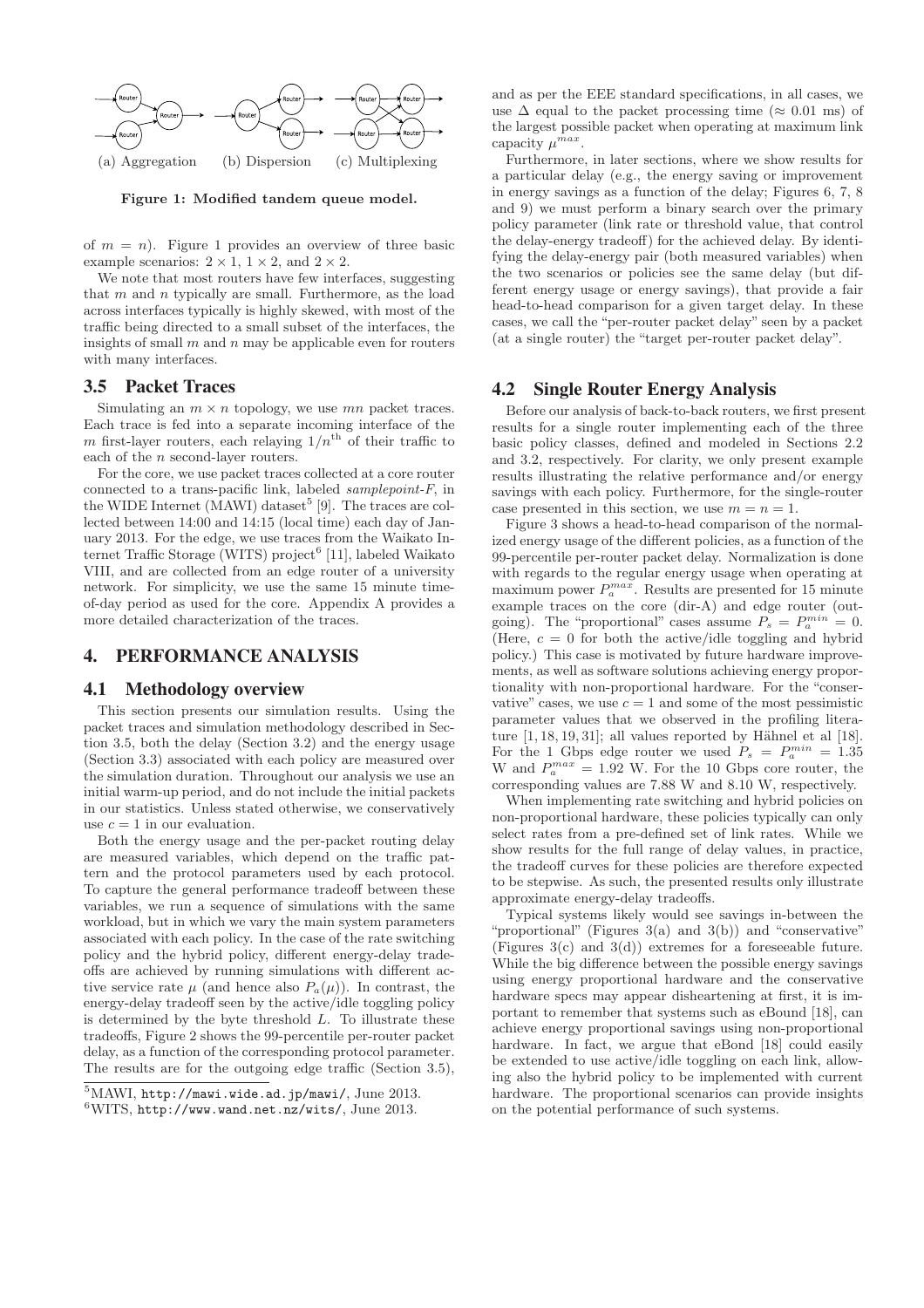

Figure 2: Impact on the 99-percentile per-router packet delay when varying the main parameter of each policy.



Figure 3: Normalized energy usage for each policy, under four example scenarios.

We note that the particular hybrid policy used in our simulations, similar to the other policies, is restricted to use a single protocol parameter. With this observation in mind, it is interesting that the biggest energy savings consistently (across scenarios) are achieved by the hybrid policy. While most of the energy savings come from the active/idle part of the policy, these results show that it is better to adjust the active rate  $\mu$  (at a larger time scale) and turn the interface back on (to active mode) as soon as one receives a single packet, than to use the maximum link rate and adjust the byte threshold  $L$  (as done by the active/idle policy).

Note that an optimal hybrid policy that optimizes over both  $L$  and  $\mu$  would do even better. For example, the increase in energy usage for the hybrid policy under high delays is due to additional queueing caused by low link rates. (In the limit, the performance of the hybrid policy would converge to that of the rate switching policy.) For these delays, it would be better to use the rate used for the local minimum on the curve and instead increase the byte threshold L.

# **4.3 Back-to-Back Rate Switching Example**

Applying ALR techniques can affect the per-router packet delays and potential energy savings of neighboring routers. In this section, we use a simple example scenario to illustrate how two back-to-back routers can be affected. Here, rate switching is implemented on one or both of the routers.

Figure 4 shows the CDF of the per-router packet delay seen at each of the two routers, for three example configurations. The first corresponds to the default configuration, in which both interfaces operate at maximum capacity. In the second configuration, the link rate of both routers are decreased by a factor 12.5, and in the third configuration only the link rate of the first is decreased. We note that the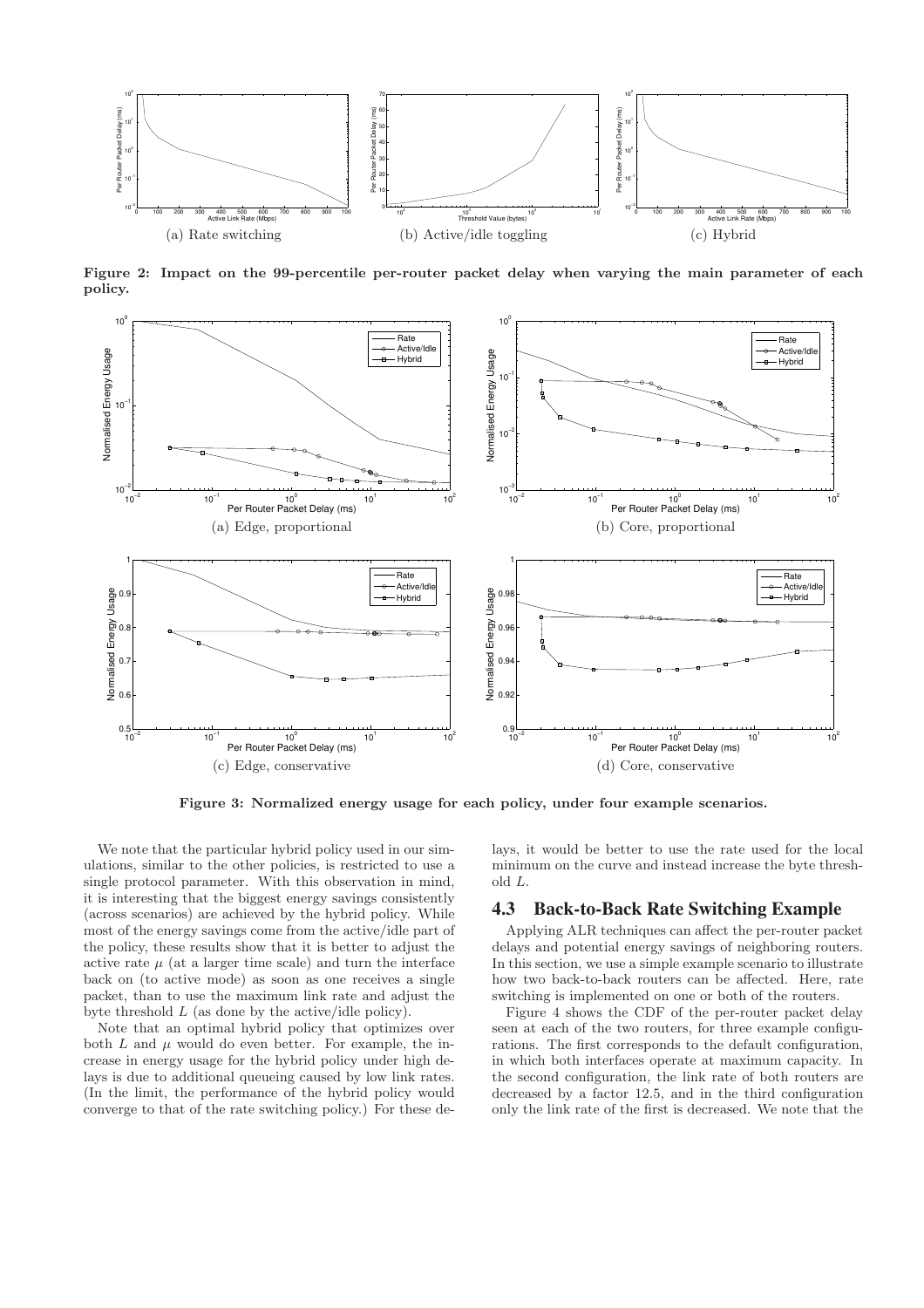tail delays (upper percentiles) are significantly lower on the second router, especially for the cases when the link rates of the first router are reduced. In fact, we often observe a decrease in tail delays on the second router just by lowering the service rate on the first router. This illustrates that rate switching can have positive effects on neighboring routers.

At this point, it should be noted that the reduction in tail delays depend on the traffic patterns observed in our packet traces. In fact, at first, a reduction can appear somewhat contrary to what may be suggested by traditional two-stage tandem queue models [6, 29]. For example, Burke's theorem  $[6]$  suggests that two consecutive  $M/M/m$  queues with independent service times can be treated independently, and any scaling in the service rates of the first router should not benefit the second router. Furthermore, when the service times are the same at the two routers and the routers are lightly loaded (e.g.,  $\rho < 0.6$ ), the second  $M/M/1 \rightarrow M/1$ router would typically see higher delays [29]. This can be explained by queued jobs on the first router typically arriving during service of a very large job, which because of the bigger job size also will be queued at the second router too; this time for an even longer time duration. However, as discussed in Appendix A, in contrast to assumptions common in these studies, for all our traces, the packet size distributions are well approximated by a bimodal distribution (Figure 10(b)), and service times are highly correlated both with regards to back-to-back packets (Table 1) and processing at consecutive routers [21].

When discussing the related tandem-queue literature, it should be noted that both a richer set of service time distributions and correlated service times have been considered (e.g., [29, 32]). However, often these studies use continuous service time distributions and potentially miss effects of the bimodal packet-size distribution and the inter-packet correlations seen in real network traces. For example, Sandmann [32] recently simulated the end-to-end packet delays through a series of queues, with correlated service times drawn from "general" (but continuous) service time distributions. While their results provide interesting insights into the relative impact as the load of the system changes from light-to-heavy load, the simulations also suggest that under light load correlated service times typically result in an increase in the end-to-end delays. In contrast, we typically observe a decrease both under light and heavy load.

To help explain how the above properties can result in a decrease in the delay seen on the second router, consider a simple  $1 \times 1$  model with two packet sizes: large and small. Furthermore, assume that both routers have the same link capacity. In this special case (i) no queueing of large packets will happen on the second router, and (ii) all small packets queued behind a large packet on the first router will be queued for the difference in processing time of a large and small packet on the second router. These delays corresponds to the rightmost (maximum delay) points of the  $R_2$  curves in Figure 4. Under these circumstances, the first router can see much larger delays, as packets can be queued behind more than one large packet. The somewhat larger median values, are due to small packets arriving to an otherwise empty system during processing of a large packet. These packets see a smaller delay on the first router, but would not greatly affect the average, which is dominated by the tail values. For most of our analysis we focus on the tail.



Figure 4: CDF of the per-router delay on two backto-back routers  $R_1$  (solid lines) and  $R_2$  (dotted lines) when one or both their link rates are adjusted to different alternative link utilizations (shown in label). (Outgoing edge trace.)



Figure 5: The 99-percentile per-router packet delays for each of the two routers  $(R_1 \text{ and } R_2)$ , under different link rates (shown on x-axis for  $R_1$  and in the label for  $R_2$ ) and scenarios (label).

To look closer at the interplay between the back-to-back routers, we next consider the per-router packet delays under different degrees of multiplexing. Figure 5 shows the 99 percentile delays observed at the two routers  $(R_1 \text{ and } R_2)$ as a function of the link rate of the outgoing interfaces of the first router (x-axis), for different link rates of the outgoing interfaces of the second router. We again note that the more rate constrained (higher link utilization) the first router  $(R_1)$ is, the smaller the delays on the second router  $(R_2)$  become, at the cost of higher delays on the first router. Furthermore, for most of the cases, the delays on the second router are lower than the delays observed on the first router when the two routers have the same link rate (in this case 500 Mbps). In these cases, the combined per-packet delay (summed over the two routers) is dominated by the per-packet delay on the first router.

Motivated by the above observations, we next consider the potential energy savings when applying rate switching at both routers. Figure 6 shows the energy savings on each of the two routers for different degrees of multiplexing. All energy savings are calculated relative to the case when the router interfaces operate at full link capacity. For this and the remaining analysis, we focus on the proportional case.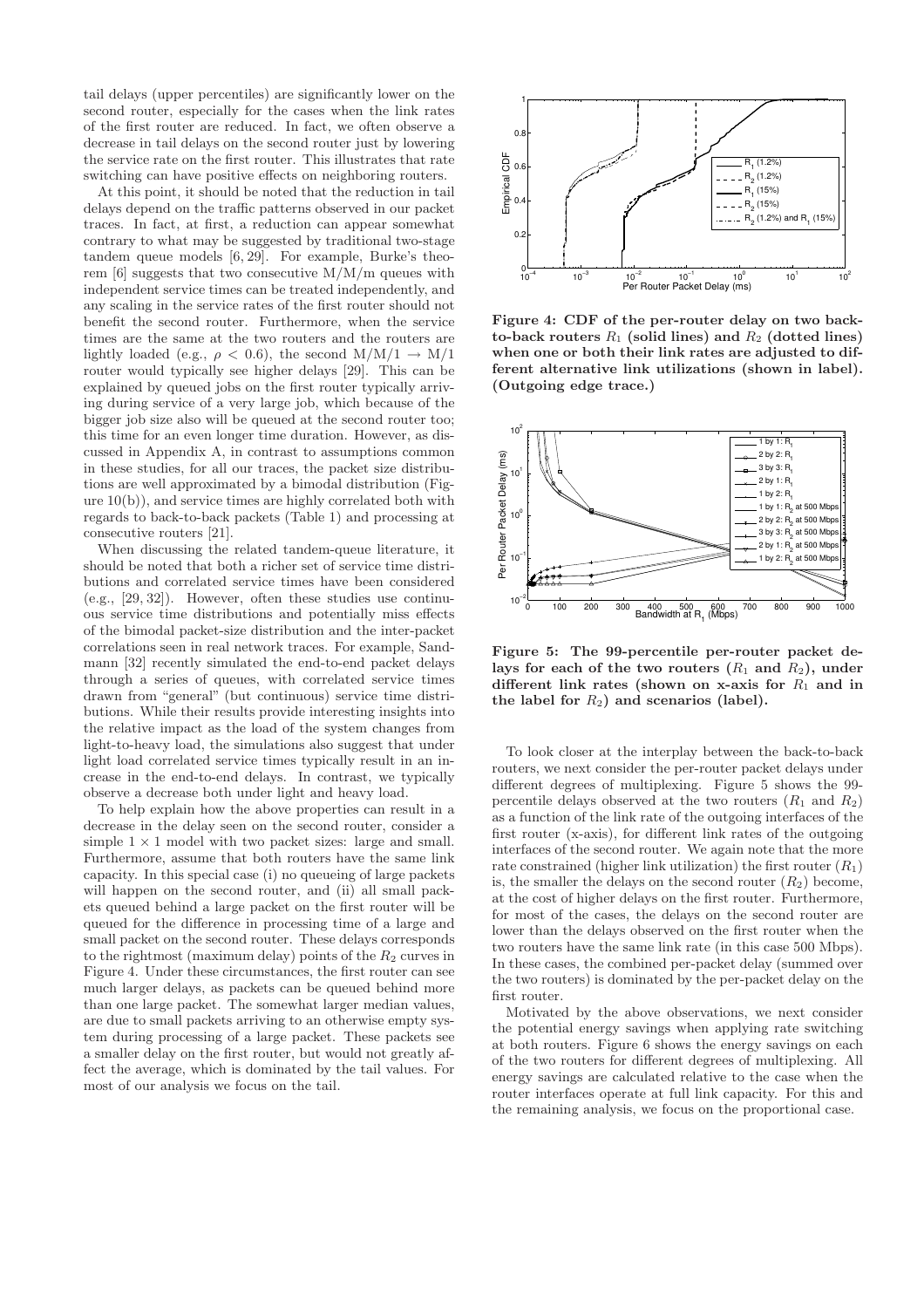

Figure 6: Energy savings for 99-percentile target per-router packet delays, under different scenarios (shown in label).

While there are regions for which the savings are greater on the first router, we note that the delay region for which the energy savings are larger for the second router are substantial. With the exception for the 3x3 case, the savings are always bigger for the second router. For the 3x3 case, there is a significant amount of multiplexing adding randomness at the second router that is not present on the first set of routers (regardless if ALR is used or not). This results in a significant delay penalty, especially under high utilizations.

#### **4.4 Cascading Energy Improvements**

The example in the previous section illustrates two types of energy improvements. First, downstream routers often see larger energy savings than upstream routers. Second, and perhaps more interestingly, the downstream routers themselves typically are able to achieve larger energy savings with ALR methods when the upstream routers also implement ALR methods, compared to if the upstream routers do not. This suggest that implementing ALR methods can help further incentivize neighboring routers to implement ALR methods, potentially leading to positive cascading effects.

In this section, we characterize this second type of multiplicative improvements. Under different scenarios and ALR policies, we quantify the improvements in energy savings at router  $R_2$  that can be contributed to implementing ALR techniques at router  $R_1$ . We define the improvement in energy savings as the difference between (i) the energy savings that router  $R_2$  can make when router  $R_1$  is implementing the given ALR method, and (ii) the energy savings that router  $R_2$  can make when router  $R_1$  does not implement ALR.

Figure 7 shows the improvements for the edge and core traces when using the rate switching policy. We note that the largest improvements are observed for the outgoing edge traffic (the case with the smallest packets and lowest utilization) when multiplexing is low. For the 1x1 case, additional energy savings of up-to 30% are possible for all traces.

Also for the active/idle toggling policy (Figure  $8(a)$ ) and the hybrid policy (Figure 8(b)) we observe significant improvements, although smaller than the peak improvements observed for the rate switching policy. The two sharp peaks in improvements observed for some of the active/idle policy curves correspond to threshold values of approximately the same size as large and small packet, respectively. As exemplified by the delay-shift of the peaks in Figure 9, this effect causes the peaks to be shifted depending on the utilization. Different utilizations cause the peaks to occur for different delay values. Relative to the active/idle policy, we also see that the hybrid policy shows relatively smaller but consistent improvements across workloads.

Finally, we note that while there are cases under low utilizations where ALR techniques can result in reduced energy savings (although still savings), these regions are much smaller and not the regions for which the ALR methods are likely to operate (such as to ensure good energy savings). For example, for intermediate 99-percentile per-router packet delays (between approximately 0.025 ms and 10 ms, for example) the improvements are positive for all policies and workloads considered.

# **5. DISCUSSION AND CONCLUSION**

ALR policies and techniques can provide significant energy savings (e.g., Figure 3), providing strong incentives for operators to implement them into their routers. In this paper, we present a trace-based analysis of the impact that a router implementing these techniques has on neighboring routers. Looking at three general policy classes, each with their own hardware and monitoring constraints, we show that (i) ALR policies of each class have positive impact on the potential energy savings of neighboring routers, and (ii) the absolute energy savings at neighboring routers significantly depends on workload scenario and traffic patterns.

Tying back with our discussion of the end-to-end path of a packet, we note that the biggest savings are achieved at upstream interfaces close to the edge. These streams typically carry a relatively larger fraction small packets (e.g., TCP acks and HTTP requests) and can hence benefit more from ALR policies. However, these savings reduce with increased multiplexing of packet streams.

The biggest improvements in energy savings are achieved with rate switching policies. These policies can result in upto 30% additional energy savings (Figure 7) on the neighboring downstream routers. These results suggest that a greedy energy savings on one router can have green cascading effects and provides further incentive to implement these policies at a large scale.

While hardware that allows active/idle toggling can achieve great energy savings (Figure 3), the multiplicative effects of these policies are somewhat smaller, although still positive (Figure 8(a)). Perhaps most attractive are the hybrid policy, which achieves the largest energy savings (Figure 3), and have positive effects on neighboring routers (Figure 8(b)). In the absence of energy-proportional hardware, we envision that effective hybrid policies could be implemented by combination of heterogeneous bonding [18], with active/idle toggling (based on the EEE standard [10]) implemented on each redundant link. Future work will consider the implications of large-scale deployment and the interaction with higher layer protocols [22]. More complex router models and an investigation of the variability (beyond our 99-percentile analysis) also present promising directions for future work.

#### **6. ACKNOWLEDGEMENTS**

This work was supported by funding from Center for Industrial Information Technology (CENIIT). We thank Martin Arlitt and Anirban Mahanti for helpful discussion on this work, and Rahul Hiran for helping us with the IP-to-AS mappings used in Section 2.1.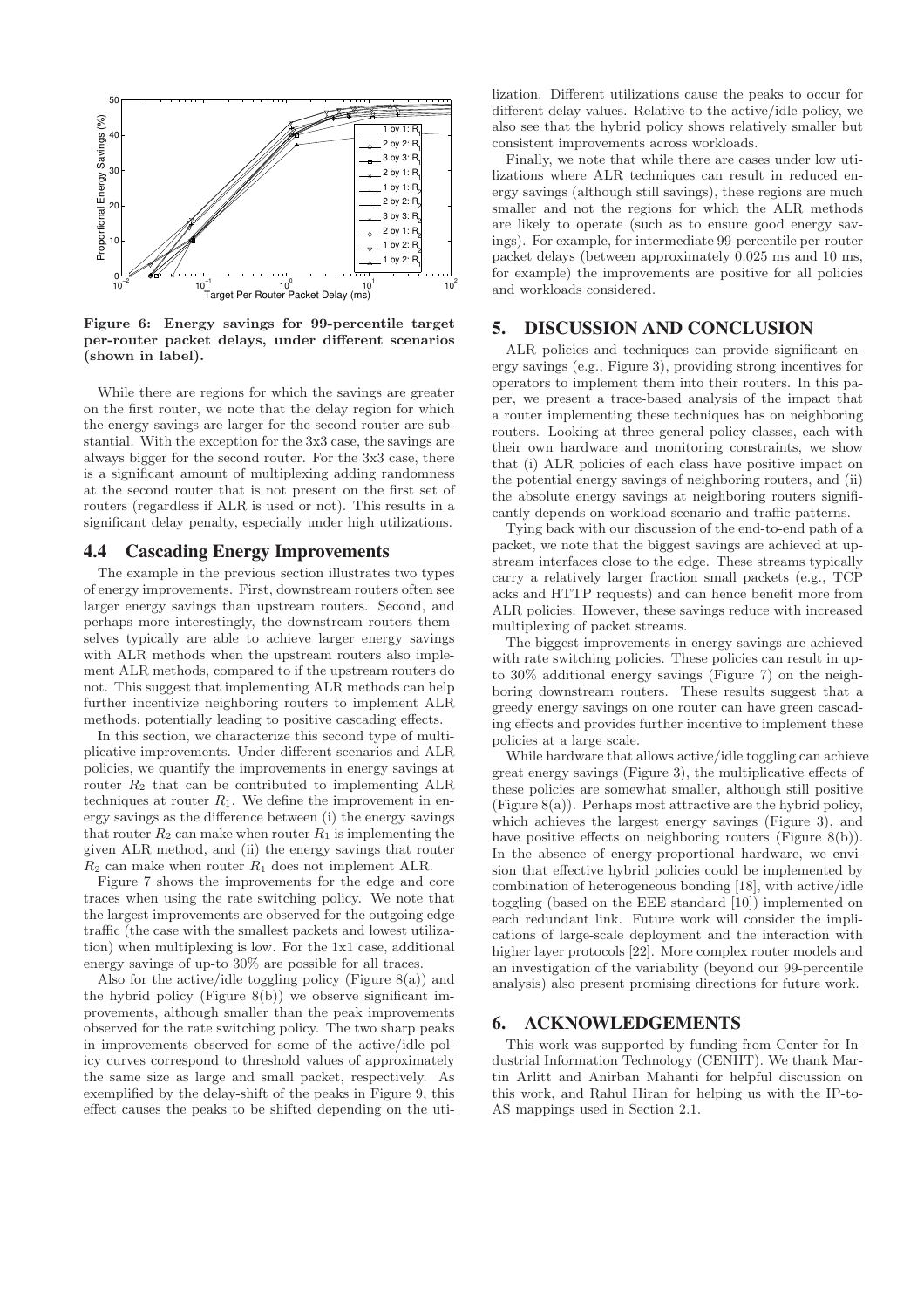

Figure 7: Improvements in energy savings (%) on the second router, when using rate switching, under different scenarios and directions (shown in label).



Figure 8: Improvements in energy savings (%) on the second router, when using the active/idle policy and the hybrid policy, under different scenarios and directions (shown in label).



Figure 9: Impact of utilization on the improvements in energy savings on the second router, when using active/idle toggling with different link rates (shown in label).

# **7. REFERENCES**

- [1] Ieee 802.3az energy efficient ethernet: Build greener networks. *White Paper from Cisco and Intel* (2011).
- [2] Ananthanarayanan, G., and Katz, R. H. Greening the switch. In *Proc. OSDI* (2008).
- [3] BARROSO, L., AND HOLZE, U. The case for energy-proportional computing. *IEEE Computer 40*, 12 (April 2007), 33–37.
- [4] Bolla, R., Bruschi, R., Davoli, F., and CUCCHIETTI, F. Energy Efficiency in the Future Internet: A Survey of Existing Approaches and Trends in Energy-Aware Fixed Network Infrastructures. *IEEE Communications Survey and Tutorials 13*, 2 (2011), 223–244.
- [5] Bolla, R., Davoli, F., Christensen, K., CUCCHIETTI, F., AND SURESH, S. The potential impact of green technologies in next-generation wireline networks: Is there room for energy saving optimization? *IEEE Communications Magazine 49*, 8 (Aug 2011), 80–86.
- [6] Burke, P. J. The output of a queueing system. *Operations Research 4*, 6 (1956), 699–704.
- [7] Chiaraviglio, L., Mellia, M., and Neri, F. Energy-aware backbone networks: A case study. In *Proc. IEEE GreenComm* (2009).
- [8] Chiaraviglio, L., Mellia, M., and Neri, F. Reducing power consumption in backbone networks. In *Proc. IEEE ICC* (2009).
- [9] Cho, K., Mitsuya, K., and Kato, A. Traffic data repository at the WIDE project. In *Proc. USENIX ATC* (2000).
- [10] Christensen, K., Reviriego, P., Nordman, B. ANDBENNETT, M., MOSTOWFI, M., AND Maestro, J. Ieee 802.3az: The road to energy efficcient ethernet. *IEEE Communications Magazine 48*, 11 (2010), 50–56.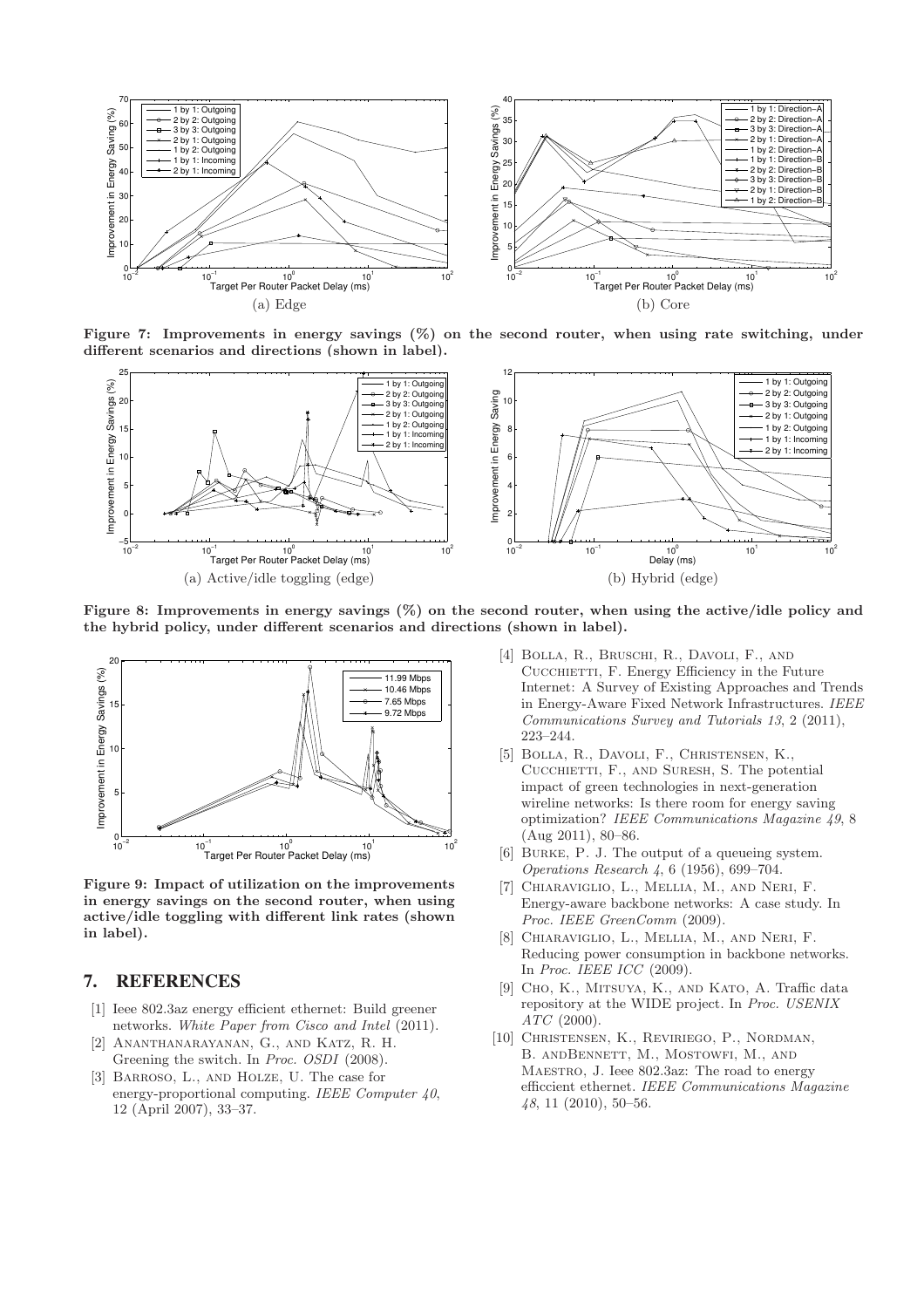- [11] CLEARY, J. G. Wand project at university of waikato, nz. In *Proc. HPN: Measurements and Analysis Collaborations Workshop* (1999).
- [12] Fan, J., Xu, J., Ammar, M. H., and Moon, S. B. Prefix-preserving ip address anonymization: measurement-based security evaluation and a new cryptography-based scheme. *Computer Networks* (Oct. 2004), 253–272.
- [13] Gunaratne, C., Christensen, K., and Nordman, B. Managing energy consumption costs in dektop PCs and LAN switches with proxying, split tcp connections, and scaling of link speed. *International Journal of Network Management 15* (Sept. 2005), 297–310.
- [14] Gunaratne, C., Christensen, K., Nordman, B., and Suen, S. Reducing the energy consumption of ethernet with an adaptive link rate (alr). *IEEE Trans. on Computers 57*, 4 (April 2008), 448–461.
- [15] GUPTA, M., GROVER, S., AND SINGH, S. A feasibility study for power management in LAN switches.
- [16] GUPTA, M., AND SINGH, S. Greening of the internet. In *Proc. ACM SIGCOMM* (2003).
- [17] GUPTA, M., AND SINGH, S. Dynamic ethernet link shutdown for energy conservation on ethernet links. In *Proc. IEEE ICC* (2007).
- $[18]$  HÄHNEL, M., DÖBEL, B., VÖLP, M., AND HÄRTIG, H. ebond: energy saving in heterogeneous R.A.I.N. In *Proc. e-Energy* (May 2013).
- [19] Hanay, Y. S., Li, W., Tessier, R., and Wolf, T. Saving energy and improving TCP throughput with rate adaptation in ethernet. In *Proc. IEEE ICC* (2012).
- [20] Hays, R. Active/idle toggling with low-power idle. *Presentation for IEEE 802.3az Task Force* (Jan 2008).
- [21] Hohn, N., Papagiannaki, K., and Veitch, D. Capturing router congestion and delay. *IEEE/ACM Trans. on Networking 17*, 3 (June 2009), 789–802.
- [22] Huang, T.-Y., Handigol, N., Heller, B., McKeown, N., and Johari, R. Confused, timid, and unstable: Picking a video streaming rate is hard. In *Proc. IMC* (2012).
- [23] Kleinrock, L. *Communications Nets: Stochastic Message Flow and Delay*. McGraw Hill, 1964.
- [24] Labovitz, C., Iekel-Johnson, S., McPherson, D., Oberheide, J., and Jahanian, F. Internet inter-domain traffic. In *Proc. ACM SIGCOMM*  $(2010).$
- [25] Lange, C. Energy-related Aspects in Backbone Networks. In *Proc. ECOC* (2009).
- [26] Mao, Z. M., Rexford, J., Wang, J., and Katz, R. H. Towards an accurate as-level traceroute tool. In *Proc. ACM SIGCOMM* (2003).
- [27] Meisner, D., Gold, B. T., and Wenisch, T. F. Powernap: Eliminating server idle power. In *Proc. ASPLOS* (2009).
- [28] Nedevschi, S., Popa, L., Iannaccone, G., Ratnasamy, S., and Wetherall, D. Reducing network energy consumption via sleeping and rate-adaptation. In *Proc. NSDI* (2008).
- [29] Pinedo, M., and Wolff, R. W. A comparison between tandem queues with dependent and

independent service time. *Operations Research 30*, 3 (1982), 464–479.

- [30] Restrepo, J., Gruber, C., and Machoca, C. Energy profile aware routing. In *Proc. IEEE GreenComm* (2009).
- [31] Reviriego, P., Christensen, K., Rabanillo, J., and Maestro, J. An initial evaluation of energy efficient ethernet. *IEEE Communications Letters 15* (May 2011), 578–580.
- [32] SANDMANN, W. Delays in a series of queues with correlated service times. *Journal of Networks and Computer Applications 35* (2012), 1415–1423.
- [33] TUCKER ET AL., R. Energy Consumption in IP Networks. *ECOC* (2008).
- [34] Weiser, M., Welch, B., Demers, A., and Shenker, S. Scheduling for reduced cpu energy. In *Proc. USENIX OSDI* (1994).
- [35] Wierman, A., Andrew, L. L. H., and Tang, A. Power-aware speed scaling in processor sharing systems. In *Proc. IEEE INFOCOM* (2009).
- [36] Zhang, B., Sabhanatarajan, K., Gordon-Ross, A., and George, A. Real-time performance analysis of adaptive link rate. In *Proc. IEEE LCN* (2008).
- [37] Zhang, G. Q., Yang, Q. F., and Cheng, T. Z. Evolution of the internet and its cores. *New Journal of Physics 10*, 12 (2008), 1–11.

# **APPENDIX**

# **A. TRACE CHARACTERIZATION**

To better understand our results, we must first understand the traffic traces. Figure 10 provides a high-level characterizing of the packet traces. Figure  $10(a)$  shows the empirical Cumulative Distribution Function (CDF) of the packet inter-arrival times seen for ten example days. While common packet sizes and queueing at prior routers result in some frequent inter-arrival times (see curve steps), similar to many other traces collected over shorter time periods, the distributions are exponential in nature, with the general curve shapes being well-fitted by straight lines on lin-log scale.

Figure 10(b) shows the empirical CDF of the packet sizes, with traffic traces broken down by both location and direction. In all cases the observed distributions are bimodal in nature, with most packets being either small (less than 100 bytes) or large (1400-1500 bytes). We call the remaining packets medium sized (100-1400 bytes). While day-today variations are observed, the most significant differences are between measurements associated with different location and direction. For example, the outgoing (upstream) traffic at the edge has the largest fraction small packets, and the incoming (downstream) traffic at the edge has the largest fraction big packets. With HTTP being the dominant traffic type [24], this is expected, as the campus users close to the edge likely are consumers. Many of the big packets correspond to data traffic, whereas the small packets going in the opposite direction often will include TCP acknowledgements and HTTP requests.

We next consider the packet-size correlation between backto-back packets. Table 1 shows the probability of a pair of consecutive packets being of certain packet sizes. In particular, we show the probability that a packet of a certain size category (small, medium, or large) is proceeded by a packet